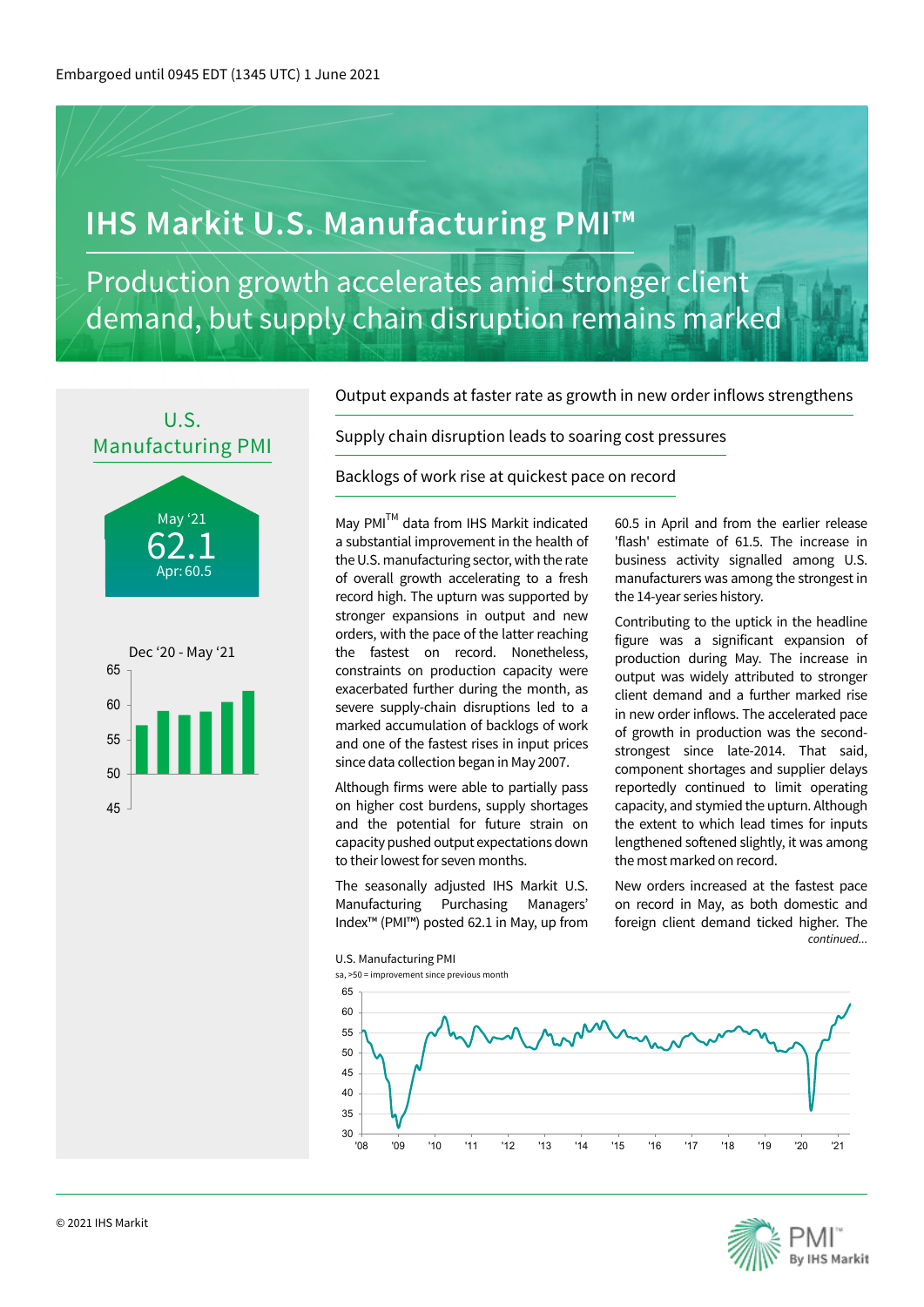### **Contents**

Overview and comment

Output and demand

Business expectations

Employment and capacity

#### Purchasing

Prices

Reported items

Manufacturing sub-sectors

International PMI

Survey methodology

### Further information

upturn was often linked to the loosening of COVID-19 restrictions and successful vaccine rollouts, which led to stronger demand conditions. Similarly, new export order growth quickened, and was the sharpest since the first month of data collection in May 2007.

As a result of the combination of strong demand and supply constraints, supplier prices were hiked once again, leading to the sharpest rise in cost burdens since July 2008. Greater demand for inputs across the sector, in addition with higher logistics fees, were commonly cited as factors driving the rise in input prices.

Firms sought to pass on higher cost burdens to their clients amid favourable demand conditions, with the rate of charge inflation quickening to a fresh series high.

Meanwhile, backlogs of work rose at an unprecedented pace. Despite a further

expansion in employment, firms noted that efforts to process work-in-hand were stymied by input shortages. As such, the rate of job creation slowed to the softest since December 2020. Others also stated that the slower rise in employment was linked to difficulties finding suitable candidates and struggles to fill available vacancies, exacerbating capacity constraints.

In an effort to protect against future supply shortages, firms increased their input buying activity markedly. Pre-production inventories were built at the fastest rate on record, but stocks of finished goods fell further as holdings were used to supplement production.

Finally, supply issues weighed on business confidence in May. The degree of optimism remained upbeat on average, but dipped to a seven-month low amid concerns regarding future supply flows.





# Comment

Chris Williamson, Chief Business Economist at IHS Markit said:

*"US manufacturers are enjoying a bumper second quarter, with the PMI hitting a new high for the second month*  running in May. Inflows of new orders are *surging at a rate unsurpassed in 14 years of survey history, buoyed by reviving domestic demand and record export sales as economies reopen from COVID-19 restrictions. However, elevated levels of other survey indicators are less welcome: prices charged by manufacturers are also* 

*rising at an unprecedented rate, linked to soaring input costs and unparalleled capacity constraints.* 

*"Not only is operating capacity being curbed by record supply chain delays so*  far in the second quarter, but firms have *also been increasingly unable to hire*  sufficient staff. Hence backlogs of work *are building up at an unprecedented*  rate, as firms struggle to meet demand.

*"These backlogs of orders should support further production growth in the next few* 

*months, adding to signs of impressive economic expansion over the summer. But manufacturers' expectations further ahead have moderated, hinting that the growth rate is peaking, linked to worries about capacity limits being reached, rising prices hitting demand and a peaking of stimulus measures."* 

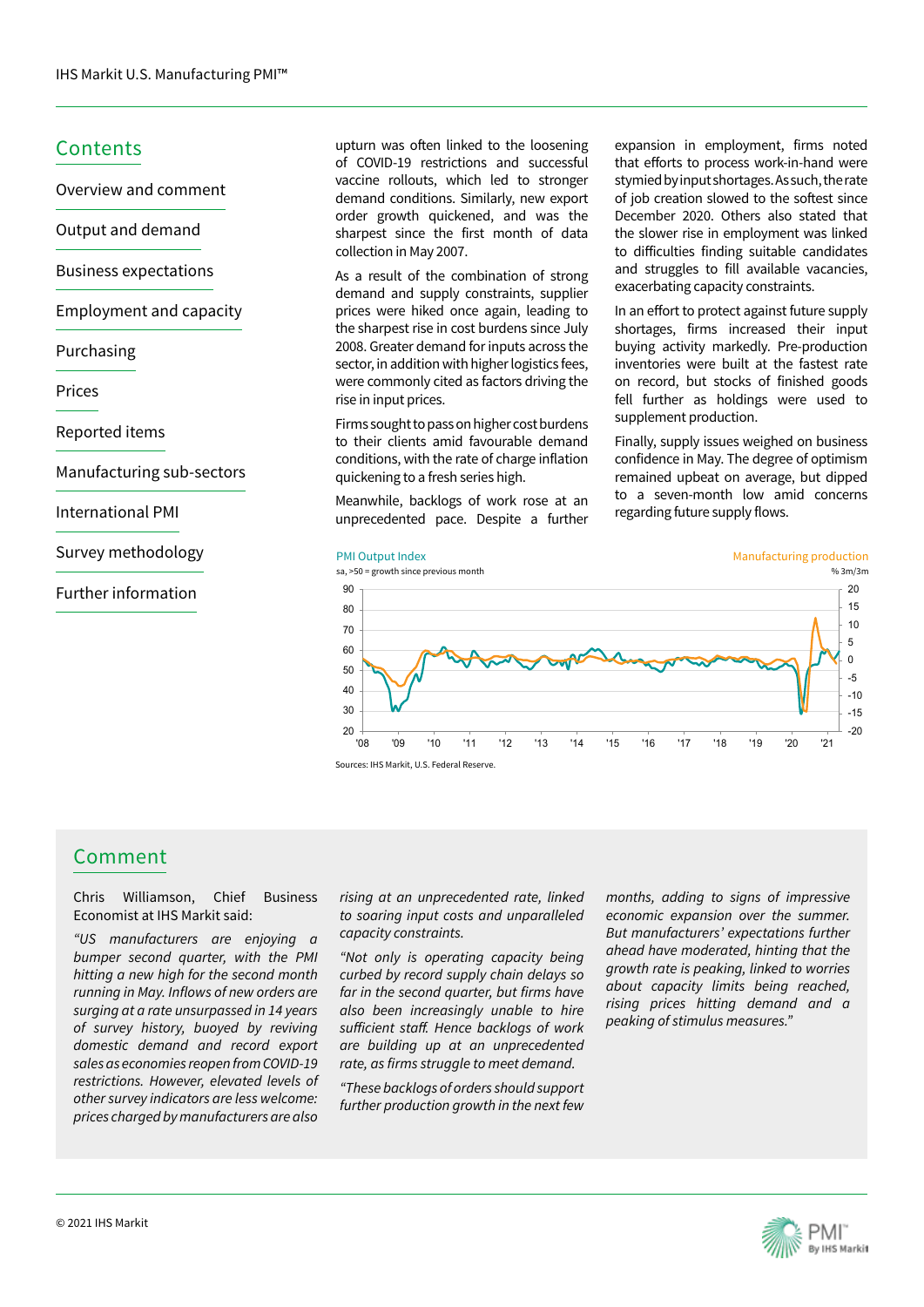





# Output and demand

### **Output**

U.S. manufacturing firms indicated a marked expansion in production during May, with the rate of growth accelerating to the fastest for four months. The pace of the upturn was close to the series high (seen in April 2010), having quickened for the second month running. Anecdotal evidence suggested the increase in output was due to notably stronger client demand. Firms did, however, continued to note that supplier shortages and delays constrained production potential.

### New orders

May data signalled a marked uptick in new order growth among goods producers. The rate of expansion reached a fresh series high, as customers reportedly increased their order volumes in an effort to mitigate against future component shortages. Many firms also stated that greater client confidence following successful vaccine roll-outs spurred higher spending during the month.

### New export orders

In line with the trend for total sales, foreign client demand for U.S. goods picked up during May. The rate of growth was the secondfastest on record, slower only than that seen during the first month of data collection in May 2007. Companies stated that greater new export orders were due to stronger foreign client demand following the loosening of COVID-19 restrictions in key export markets.







# Business expectations



Business confidence among manufacturing firms slipped slightly during May, with the degree of optimism falling to a seven-month low. Upbeat expectations were often linked to hopes of a further boost to new sales. Although still historically elevated, positive sentiment was reportedly weighed down by concerns regarding supply of components over the year to come.



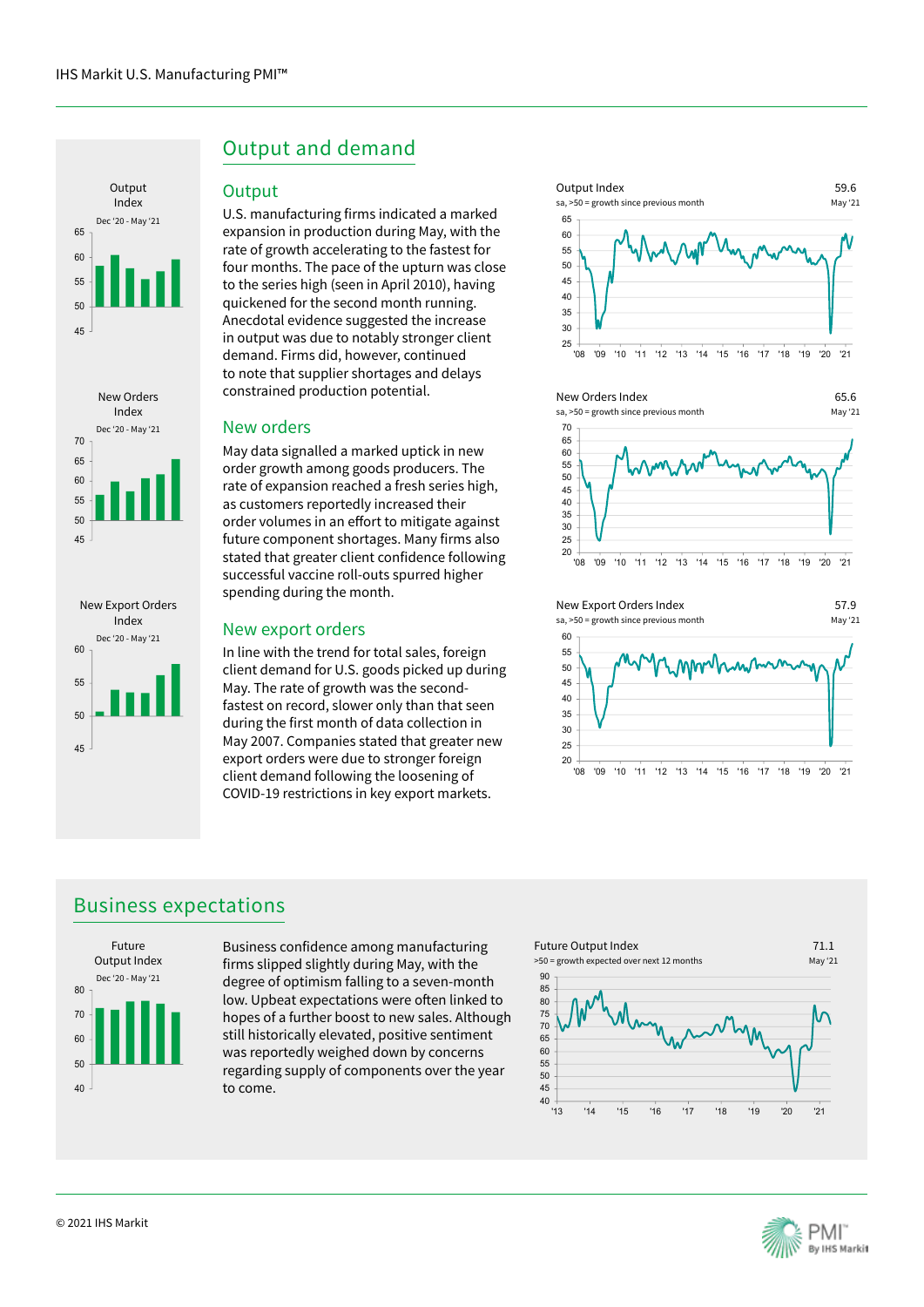





# Employment and capacity

### Employment

Manufacturing firms continued to register an expansion in employment in May, thereby extending the current sequence of job creation to ten months. Greater workforce numbers were often attributed to a stronger rise in new order inflows and a need for additional help processing mounting backlogs of work. That said, the rate of employment growth softened to the slowest since December 2020, as some firms struggled to find suitable candidates for available positions.

### Backlogs of work

Goods producers indicated a marked rise in backlogs of work, with the rate of growth accelerating to the fastest on record in May. Firms widely mentioned that the increase in outstanding business was due to greater new order inflows and strain on capacity following component shortages.

### Stocks of finished goods

Adjusted for seasonal factors, the Stocks of Finished Goods Index continued to signal a contraction in pre-production inventories during May. Stocks reportedly dwindled due to raw material shortages and the use of current holdings of finished goods to fulfil new orders. Nonetheless, the rate of decline was the slowest for three months and only modest overall.









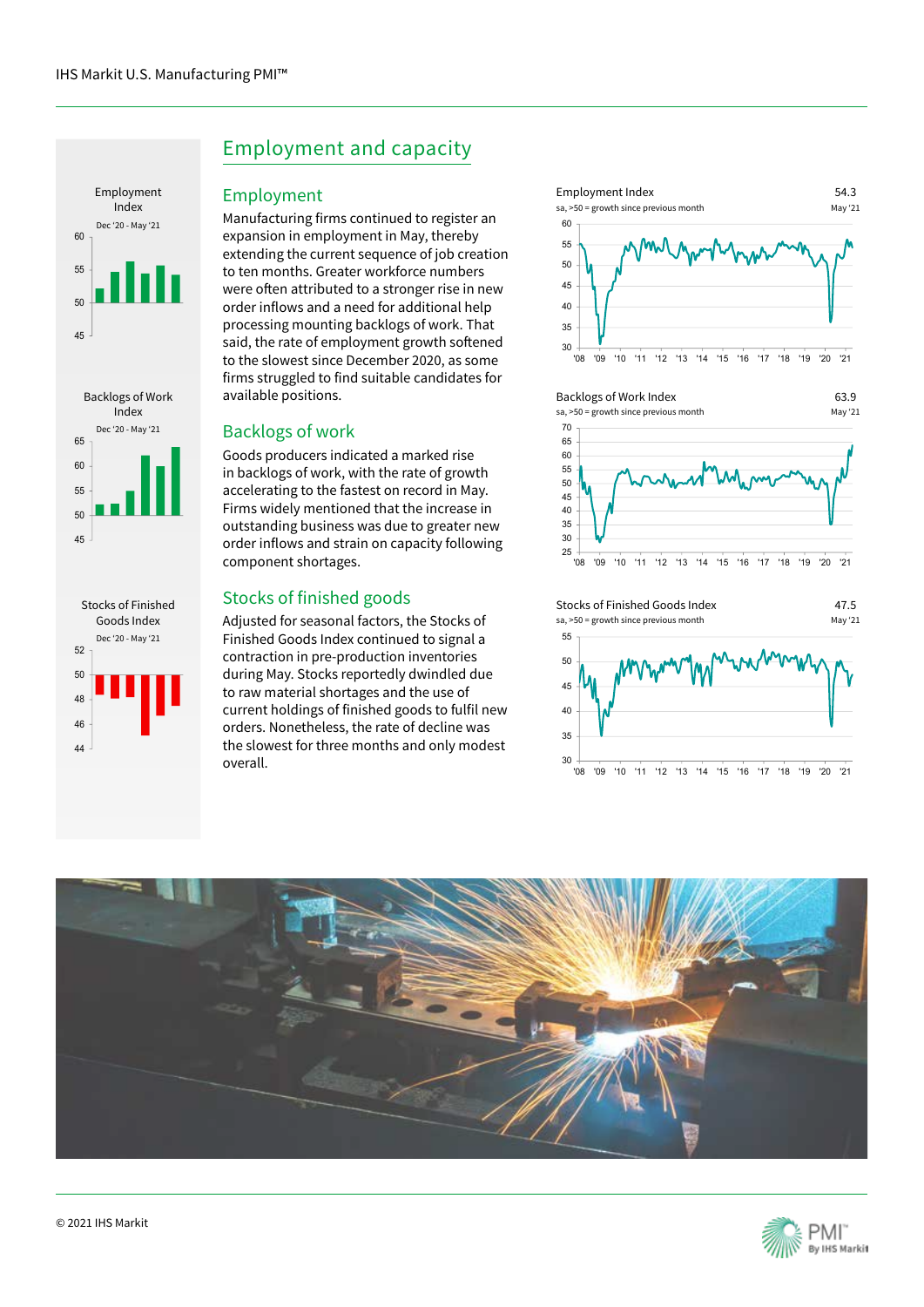





# Purchasing and inventories

### Quantity of purchases

Purchasing activity across the manufacturing sector increased at a substantial pace in May, with the rate of growth accelerating for the third month running. Moreover, the pace of expansion was the quickest on record. Anecdotal evidence stated that the rise in buying activity was due to supplier delays and shortages, with firms stepping up their safety stock building, alongside greater production requirements.

### Suppliers' delivery times

Vendor performance continued to deteriorate midway through the second quarter, as supplier delivery times lengthened significantly. The extent to which delays were extended was among the most marked on record. Firms commonly highlighted that longer lead times were due to component shortages and logistical issues stemming from the ongoing pandemic.

### Stocks of purchases

In line with efforts to build safety stocks amid supplier shortages, manufacturers registered a strong expansion in pre-production inventories in May. The rate of accumulation was the fastest on record and sharp, as firms sought to protect against input delivery delays.



Suppliers' Delivery Times Index sa, >50 = faster times since previous month



25.5





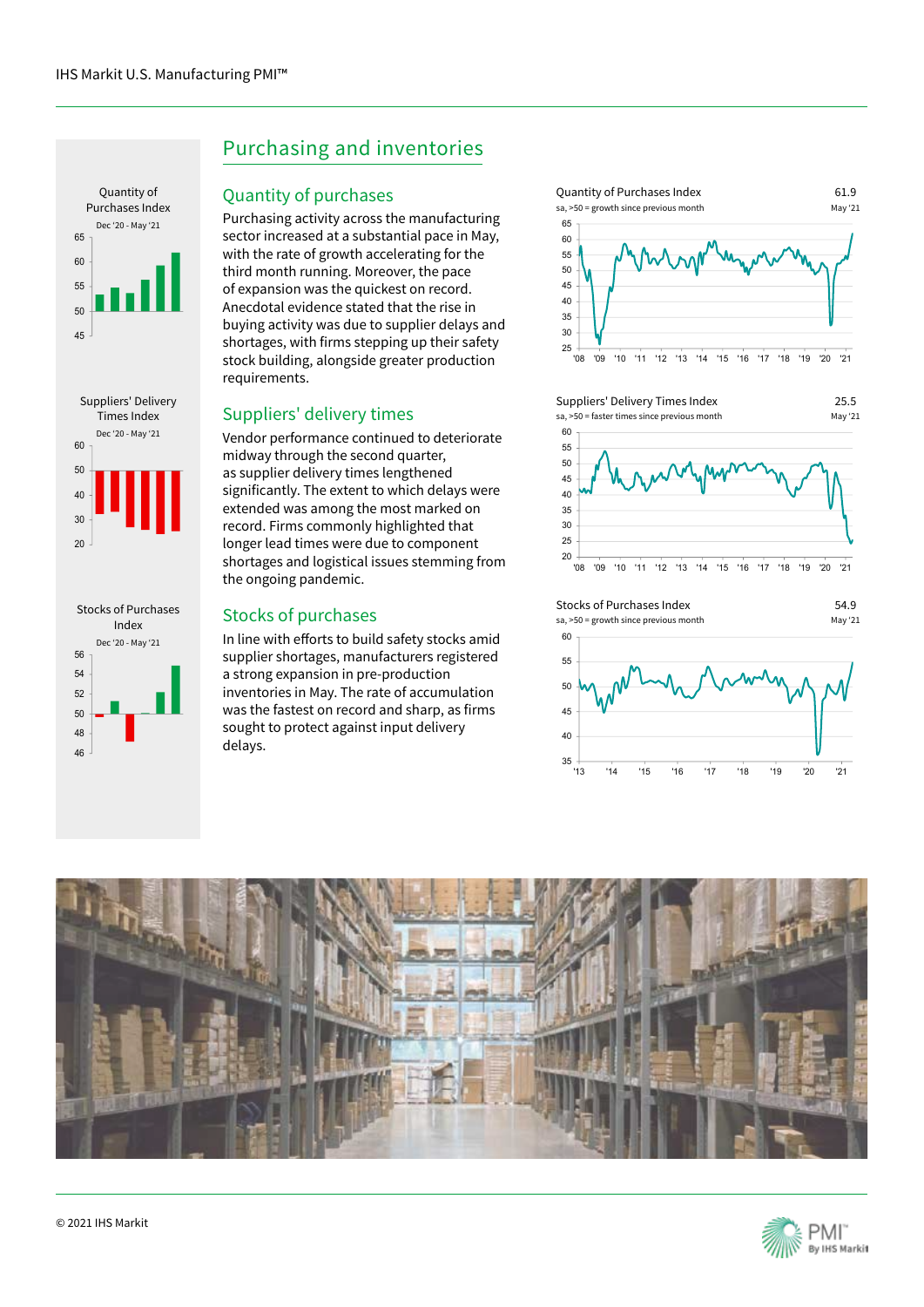

Output Prices Index

Dec '20 - May '21

45

55

65

75

# Prices

### Input prices

May data signalled a substantial increase in cost burdens across the manufacturing sector. The rate of inflation was marked and among the quickest seen since the series began in May 2007. Companies overwhelmingly attributed the rise in input prices to supplier price hikes and additional transportation fees.

### Output prices

U.S. goods producers indicated a marked rise in output charges during May. The rate of increase was the quickest on record, as firms widely mentioned efforts to partially passthrough higher costs to clients. The pace of cost inflation continued to far outstrip that of charges, however.



#### Output Prices Index

sa, >50 = inflation since previous month



70.9



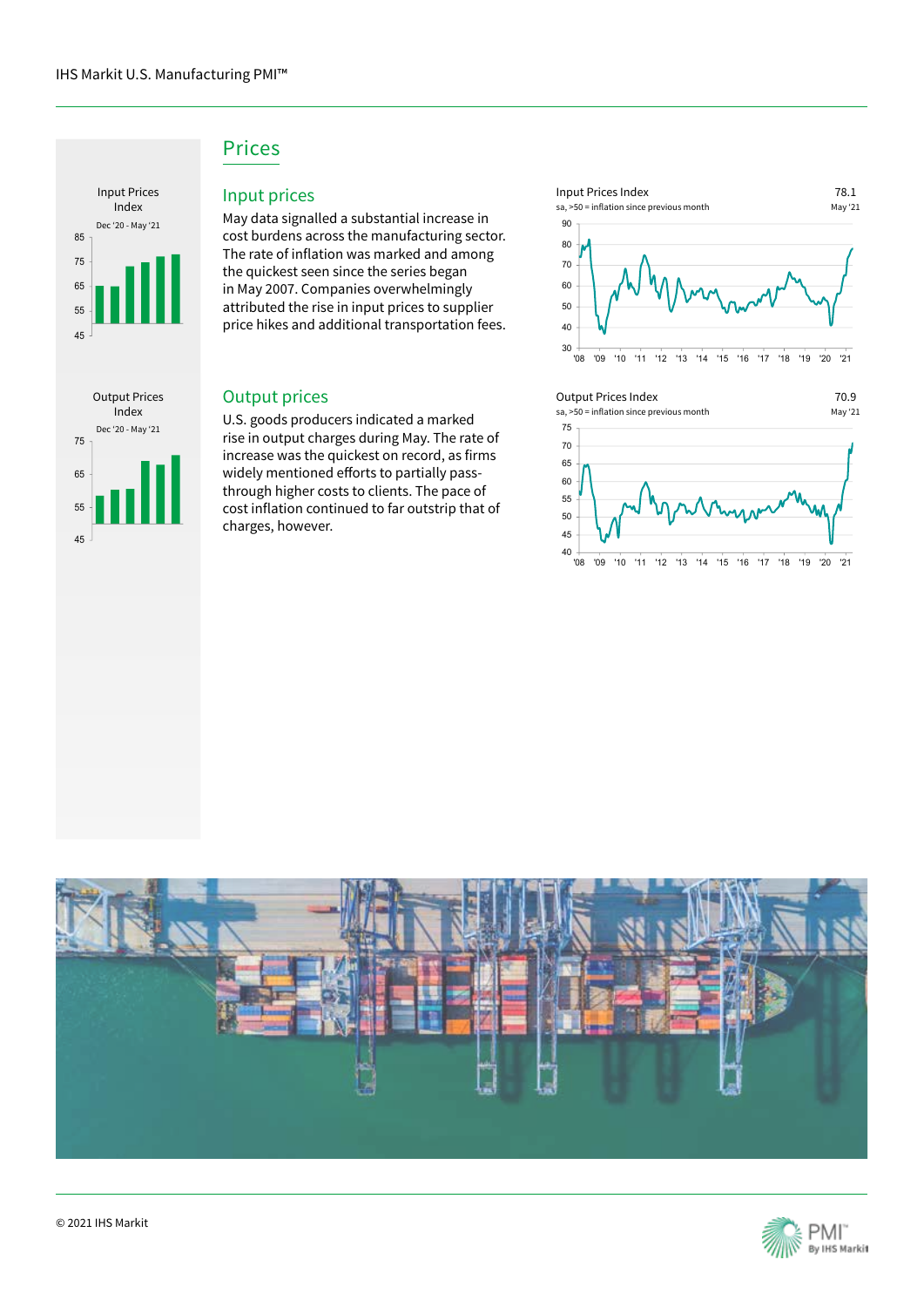# Reported items

The following lists show items reported as being up in price, down in price or in short supply during the latest survey period. Items may be listed as having both risen and fallen in price. This may reflect alternative supply sources (e.g. domestic versus imported), or differences in unit prices due to differing volumes ordered. The lists also show the reporting industry sector for each item, according to Standard Industry Classification codes (SIC) codes.

#### SIC codes

- 15 Food and beverages
- 16 Tobacco products
- 17 Textiles

Up in pr Metals Aluminium 35, 36 **Brass** 

- 18 Wearing apparel
- 19 Leather and related products
- 20 Wood and wood products

#### 21 Paper and paper products

- 22 Printing and reproduction of recorded media 28 Fabricated metal products
- 23 Coke and refined petroleum products
- 24 Chemicals and chemical products
- 25 Rubber and plastic products 26 Other non-metallic mineral products

- 27 Basic metals
- 
- 29 Machinery and equipment n.e.c.
- 30 Office machinery and computers
- 31 Electrical equipment
- 32 Communication equipment
- 33 Medial, precision and optical instruments

Maleic Acid 24

- 34 Motor vehicles, trailers and semi-trailers
	- 35 Other transport equipment
	- 36 Other manufacturing

Electrical/Electronic SIC

| Small Electronic Parts 25,<br><b>Plastics</b><br>28,36<br>Chemicals<br><b>SIC</b><br>Acrylic<br>24, 29, 33, 34<br>Plastic<br>2FH<br>24<br>Polyester<br><b>Biocides</b><br>24<br>Polypropylene<br><b>Plastics</b><br><b>SIC</b><br>24, 25, 29, 36<br>Resin<br>Propylene<br>24<br>Silicone<br>Unsaturated Polyester<br>Short supply<br>Resin<br>Paper/Timber<br>Metals<br><b>SIC</b><br>Cardboard<br>Aluminium<br>20<br>Lumber 20, 24, 27, 29 34, 35<br>29<br>Axles<br>Oriented Strand Board 20<br>35<br>Copper | <b>SIC</b><br>29<br>35<br>25<br>35<br>25<br><b>SIC</b><br>34<br>20 |
|---------------------------------------------------------------------------------------------------------------------------------------------------------------------------------------------------------------------------------------------------------------------------------------------------------------------------------------------------------------------------------------------------------------------------------------------------------------------------------------------------------------|--------------------------------------------------------------------|
|                                                                                                                                                                                                                                                                                                                                                                                                                                                                                                               |                                                                    |
|                                                                                                                                                                                                                                                                                                                                                                                                                                                                                                               |                                                                    |
|                                                                                                                                                                                                                                                                                                                                                                                                                                                                                                               |                                                                    |
|                                                                                                                                                                                                                                                                                                                                                                                                                                                                                                               |                                                                    |
|                                                                                                                                                                                                                                                                                                                                                                                                                                                                                                               |                                                                    |
|                                                                                                                                                                                                                                                                                                                                                                                                                                                                                                               |                                                                    |
|                                                                                                                                                                                                                                                                                                                                                                                                                                                                                                               |                                                                    |
| Pallets<br>15, 24, 35<br>28<br>Gearboxes<br>Plywood<br>Metals<br>24<br>Wood<br>Stainless Steel<br>24, 35<br><b>Wood Pallets</b><br>Steel 22, 25, 33, 34, 35, 36                                                                                                                                                                                                                                                                                                                                               | 20,36<br>35                                                        |
| Metal Manufactures SIC<br>Packaging                                                                                                                                                                                                                                                                                                                                                                                                                                                                           | <b>SIC</b>                                                         |
| Foam<br>Cable<br>33                                                                                                                                                                                                                                                                                                                                                                                                                                                                                           | 33                                                                 |
| Packaging<br>25, 27, 28<br>Electrical/Electronic SIC                                                                                                                                                                                                                                                                                                                                                                                                                                                          |                                                                    |
| Rubber<br>35<br>Connectors                                                                                                                                                                                                                                                                                                                                                                                                                                                                                    | <b>SIC</b>                                                         |
| <b>FPDM</b><br><b>Electrical Components</b><br>22, 24                                                                                                                                                                                                                                                                                                                                                                                                                                                         | 25                                                                 |
| <b>Textiles/Fabrics</b><br>Electronic Chip<br>30                                                                                                                                                                                                                                                                                                                                                                                                                                                              | <b>SIC</b>                                                         |
| Nylon<br>Electrical Connectors<br>28                                                                                                                                                                                                                                                                                                                                                                                                                                                                          | 35                                                                 |
| Food<br>Electronic Meter<br>24                                                                                                                                                                                                                                                                                                                                                                                                                                                                                | <b>SIC</b>                                                         |
| 28, 35<br>Electronics<br>Chips<br>31<br>Vegetable Oil<br>Memory                                                                                                                                                                                                                                                                                                                                                                                                                                               | 35<br>24                                                           |
| Microchips<br>33<br>Miscellaneous                                                                                                                                                                                                                                                                                                                                                                                                                                                                             | <b>SIC</b>                                                         |
| Processors<br>33<br><b>Burners</b><br>Semiconductors<br>34<br>Corrugated Materials 24,<br>Small Electronic Parts 15,<br>35<br>20, 22, 23, 24, 25, 27, 28, 29,<br>Cylinders<br>31, 33, 34, 35, 36                                                                                                                                                                                                                                                                                                              | 29<br>29                                                           |
| Drums<br>Chemicals<br><b>SIC</b><br>Engines                                                                                                                                                                                                                                                                                                                                                                                                                                                                   | 24<br>28                                                           |
| 2EH<br>24<br>Epoxy<br>Acrylates<br>24<br>Fibreglass<br>Adhesive<br>34<br>Freight<br>Amines<br>24<br>Hydraulic Valves<br>23<br>Base Oil<br>Raw Materials<br>Lithium<br>31<br>Welding                                                                                                                                                                                                                                                                                                                           | 22<br>25<br>20<br>28<br>25, 33<br>23                               |

| Up in price                                                                                                                                                                                                                                                              |                              | <b>Base Oil</b>                                                                                                                                                                                                              | 24                                                     |
|--------------------------------------------------------------------------------------------------------------------------------------------------------------------------------------------------------------------------------------------------------------------------|------------------------------|------------------------------------------------------------------------------------------------------------------------------------------------------------------------------------------------------------------------------|--------------------------------------------------------|
| <b>Metals</b>                                                                                                                                                                                                                                                            | <b>SIC</b>                   | Chemicals 24, 31, 34, 36<br>Glue                                                                                                                                                                                             | 24                                                     |
| Aluminium 22, 24, 29, 31,<br>35, 36<br><b>Brass</b><br>Carbon Steel<br>Cobalt<br>Cold Rolled Steel                                                                                                                                                                       | 28, 35<br>24, 31<br>27<br>27 | Maleic Acid<br>Oleic Acid<br>Oleochemicals<br>Polyphenyl Ether<br>Sodium Hydroxide<br>Solvents                                                                                                                               | 24<br>24<br>24<br>25<br>24<br>24                       |
| Copper 22, 24, 27, 29, 31, 35                                                                                                                                                                                                                                            |                              | <b>Plastics</b>                                                                                                                                                                                                              | <b>SIC</b>                                             |
| Hot Rolled Metal Plate 28<br>Metal Sheet<br>Metals 20, 23, 25, 27, 28, 29,<br>35, 36<br><b>Stainless Steel Sensors</b><br>24<br>Stainless Steel 27, 31<br>Steel 22, 24, 25, 26, 28, 29,<br>31, 34, 35, 36<br><b>Steel Sheet</b><br>Zinc<br><b>Metal Manufactures SIC</b> | 36<br>28<br>22               | Acrylic<br>Plastic 22, 24, 25, 33, 35, 36<br>Plastic Components<br><b>Plastic Pipe</b><br>Plastic Resins<br>Polyester<br>Polypropylene<br>Propylene<br>PVC<br>24, 25, 29, 36<br>Resin<br>Resin Based Products 31<br>Silicone | 29<br>23<br>24<br>24, 25<br>35<br>28<br>24<br>24<br>35 |
| Cable                                                                                                                                                                                                                                                                    | 29                           | Water Based Resins                                                                                                                                                                                                           | 22                                                     |
| Castings                                                                                                                                                                                                                                                                 | 36                           | Paper/Timber                                                                                                                                                                                                                 | <b>SIC</b>                                             |
| Copper Wire<br>Fasteners<br>Hot Rolled Coil<br>Metal Coil (Cold Rolled)<br>28<br>Metal Products<br>Saw Blades                                                                                                                                                            | 24<br>36<br>28<br>29<br>29   | Cardboard 20, 24, 26, 33<br>Dimensional Lumber 29<br>Lumber 20, 22, 24, 25, 27,<br>29, 31, 34, 35, 36<br>Oriented Strand Board 20<br>Pallets<br>22, 24, 33                                                                   | 15,24                                                  |
| Electrical/Electronic SIC                                                                                                                                                                                                                                                |                              | Paper<br>Paper (Corrugated)                                                                                                                                                                                                  | 35                                                     |
| Connectors 28, 31, 35<br>Electrical Components 22, 24<br>Electronic Meter<br>Electronics 24, 28, 29                                                                                                                                                                      | 24                           | Paper Products<br>20, 26<br>Plywood<br>Wood 20, 23, 24, 31, 35<br>Wood Pallets 24, 25,35                                                                                                                                     | 30                                                     |
| Hardware<br>Integrated Circuits                                                                                                                                                                                                                                          | 20<br>30                     | Packaging                                                                                                                                                                                                                    | <b>SIC</b>                                             |
|                                                                                                                                                                                                                                                                          |                              |                                                                                                                                                                                                                              | 24                                                     |
| Semiconductors<br>Small Electronic Parts 15,<br>17, 20, 22, 23, 24, 25, 27, 28,<br>29, 30, 31, 32, 33, 34, 35, 36                                                                                                                                                        | 34                           | Boxes (Corrugated)<br>Cartons<br>Packaging 24, 31, 35<br>Packaging (Corrugated)<br>29                                                                                                                                        | 24                                                     |
| Chemicals                                                                                                                                                                                                                                                                | <b>SIC</b>                   | Packaging (Plastic)                                                                                                                                                                                                          | 24                                                     |
| ABS                                                                                                                                                                                                                                                                      | 24                           | Tape                                                                                                                                                                                                                         | 24                                                     |

| Maleic Acid<br>Oleic Acid<br>Oleochemicals<br>Polyphenyl Ether<br>Sodium Hydroxide<br>Solvents                                                                                                                                                                                           | 24<br>24<br>24<br>25<br>24<br>24                   |
|------------------------------------------------------------------------------------------------------------------------------------------------------------------------------------------------------------------------------------------------------------------------------------------|----------------------------------------------------|
| <b>Plastics</b>                                                                                                                                                                                                                                                                          | SIC                                                |
| Acrylic<br>Plastic 22, 24, 25, 33, 35, 36<br>Plastic Components<br>Plastic Pipe<br>24, 25<br><b>Plastic Resins</b><br>Polvester<br>Polypropylene<br>Propylene<br>PVC<br>24, 25, 29, 36<br>Resin<br>Resin Based Products 31<br>Silicone<br>Water Based Resins                             | 29<br>23<br>24<br>35<br>28<br>24<br>24<br>35<br>22 |
| Paper/Timber                                                                                                                                                                                                                                                                             | <b>SIC</b>                                         |
| Cardboard 20, 24, 26, 33<br>Dimensional Lumber 29<br>Lumber 20, 22, 24, 25, 27,<br>29, 31, 34, 35, 36<br>Oriented Strand Board 20<br>Pallets<br>22, 24, 33<br>Paper<br>Paper (Corrugated)<br>Paper Products<br>Plywood<br>20, 26<br>20, 23, 24, 31, 35<br>Wood<br>Wood Pallets 24, 25,35 | 15, 24<br>35<br>30                                 |
|                                                                                                                                                                                                                                                                                          |                                                    |
| Packaging                                                                                                                                                                                                                                                                                | <b>SIC</b>                                         |
| Boxes (Corrugated)<br>Cartons<br>24, 31, 35<br>Packaging<br>Packaging (Corrugated)<br>29                                                                                                                                                                                                 | 24<br>24                                           |

| Rubber                                                                                                                                                                                             | <b>SIC</b>                                                                  |
|----------------------------------------------------------------------------------------------------------------------------------------------------------------------------------------------------|-----------------------------------------------------------------------------|
| <b>EPDM</b><br>Rubber<br>Tyres                                                                                                                                                                     | 25<br>29,36<br>24                                                           |
| <b>Textiles/Fabrics</b>                                                                                                                                                                            | SIC                                                                         |
| Fabric<br>Nylon                                                                                                                                                                                    | 17<br>28, 35                                                                |
| Food                                                                                                                                                                                               | <b>SIC</b>                                                                  |
| Chicken<br>Cooking Oil<br>Eggs<br>Grains<br>Oil<br>Pork<br>Protein                                                                                                                                 | 15<br>15<br>15<br>24<br>34, 35<br>15<br>15                                  |
| Energy                                                                                                                                                                                             | SIC                                                                         |
| Electricity<br>Fuel<br>Gas<br>Natural Gas<br>Oil<br>Propane                                                                                                                                        | 24<br>23<br>24<br>24<br>24<br>24                                            |
| Miscellaneous                                                                                                                                                                                      | SIC                                                                         |
| Commodities<br>Corrugated Materials<br>24, 25, 31, 35<br>Fibreglass<br>Freight<br>Glass<br>Labels<br>Laminate<br>Materials<br>Ocean Freight<br>Plates<br>Raw Materials 24, 25, 27, 34<br>Transport | 34<br>17,<br>28<br>20, 25, 35<br>29<br>30<br>36<br>35<br>35<br>23<br>25, 29 |
| Down in price                                                                                                                                                                                      |                                                                             |
| Metals                                                                                                                                                                                             | SIC                                                                         |
| Nickel<br>Steel                                                                                                                                                                                    | 35<br>35                                                                    |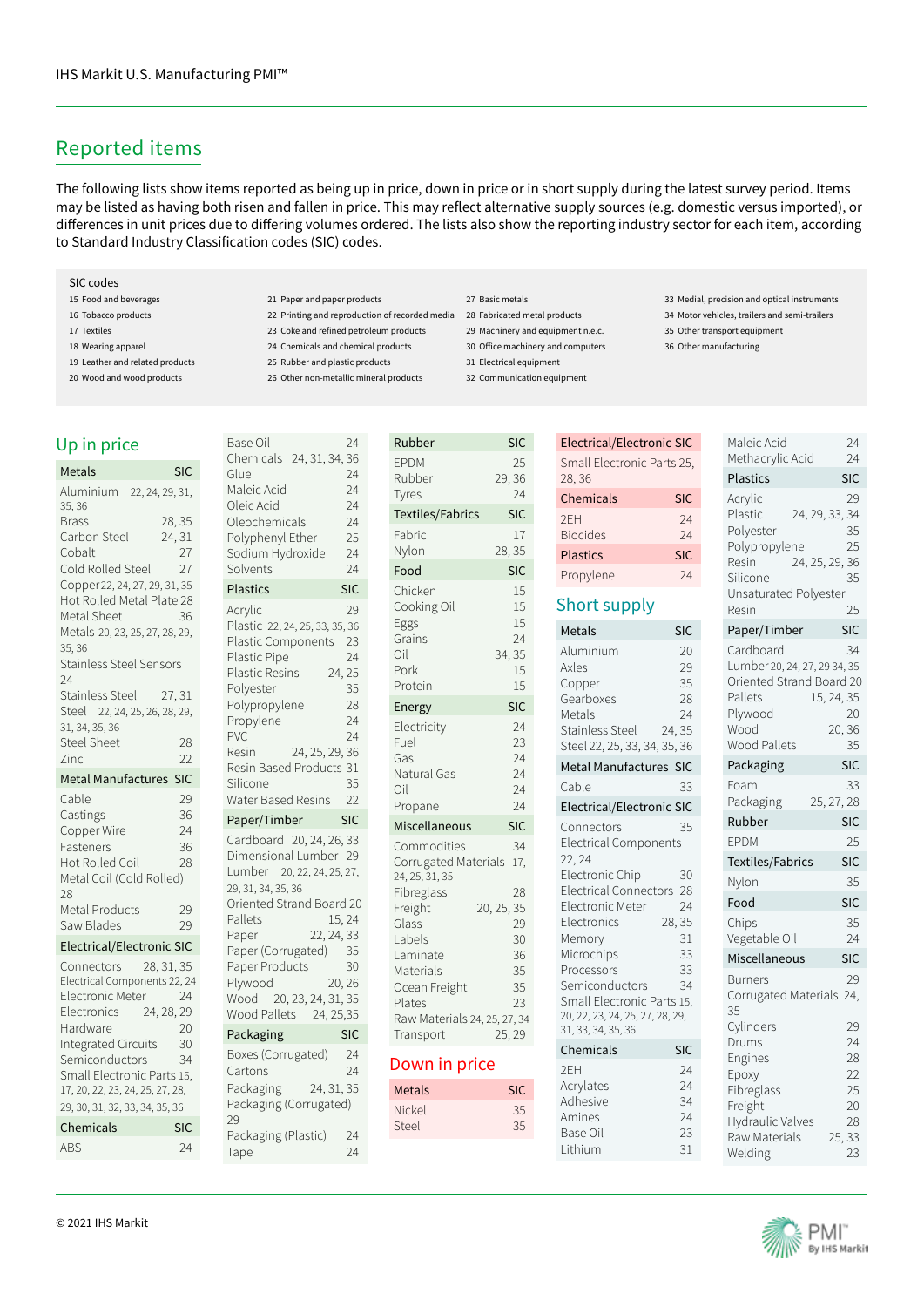







### Manufacturing sub-sectors

PMI data are available for producers of consumer, intermediate and investment goods, allowing targeted Dec '20 - May '21 analysis of these sub-sectors of manufacturing.

### Consumer goods

Stronger expansions in output and new orders

Input prices increase at fastest rate on record

Output expectations fall to seven-month low

### Intermediate goods

Output growth quickens to fastest since June 2014

Sharpest rise in new orders since data collection began in October 2009

Delivery times lengthen to one of the greatest extents on record

### Investment goods

Production rises at steepest pace for four months, as new order growth accelerates

Employment growth quickest since October 2018

Cost inflation ticks higher, with firms also increasing selling prices

#### Consumer Goods / Intermediate Goods / Investment Goods



Input Prices Index





'19 '20 '21

'19 '20 '21

sa, >50 = inflation since previous month

Output Prices Index





#### Future Output Index

>50 = growth expected over next 12 months





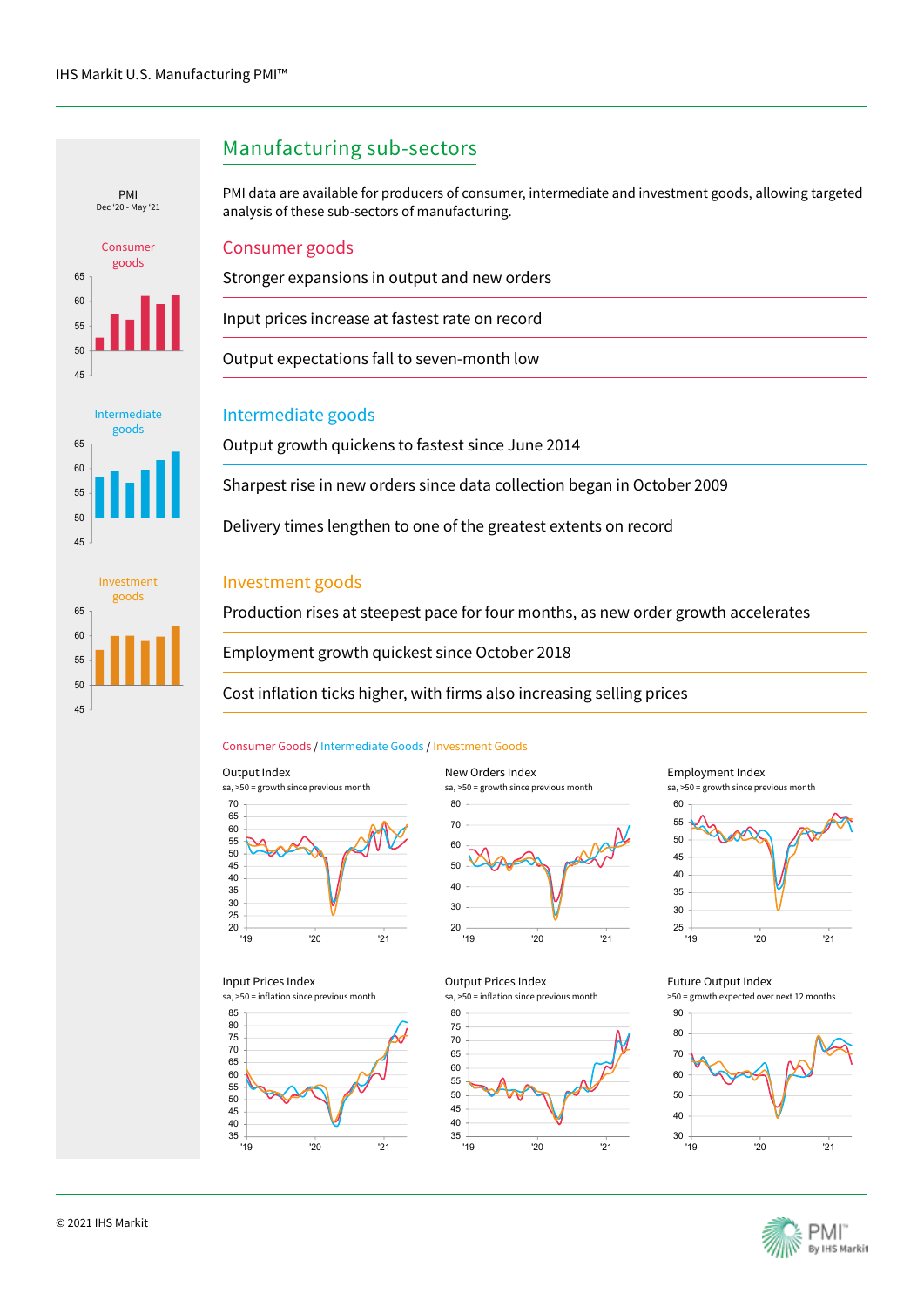# International PMI



Manufacturing PMI

sa, >50 = improvement since previous month

















'18 '19 '20 '21

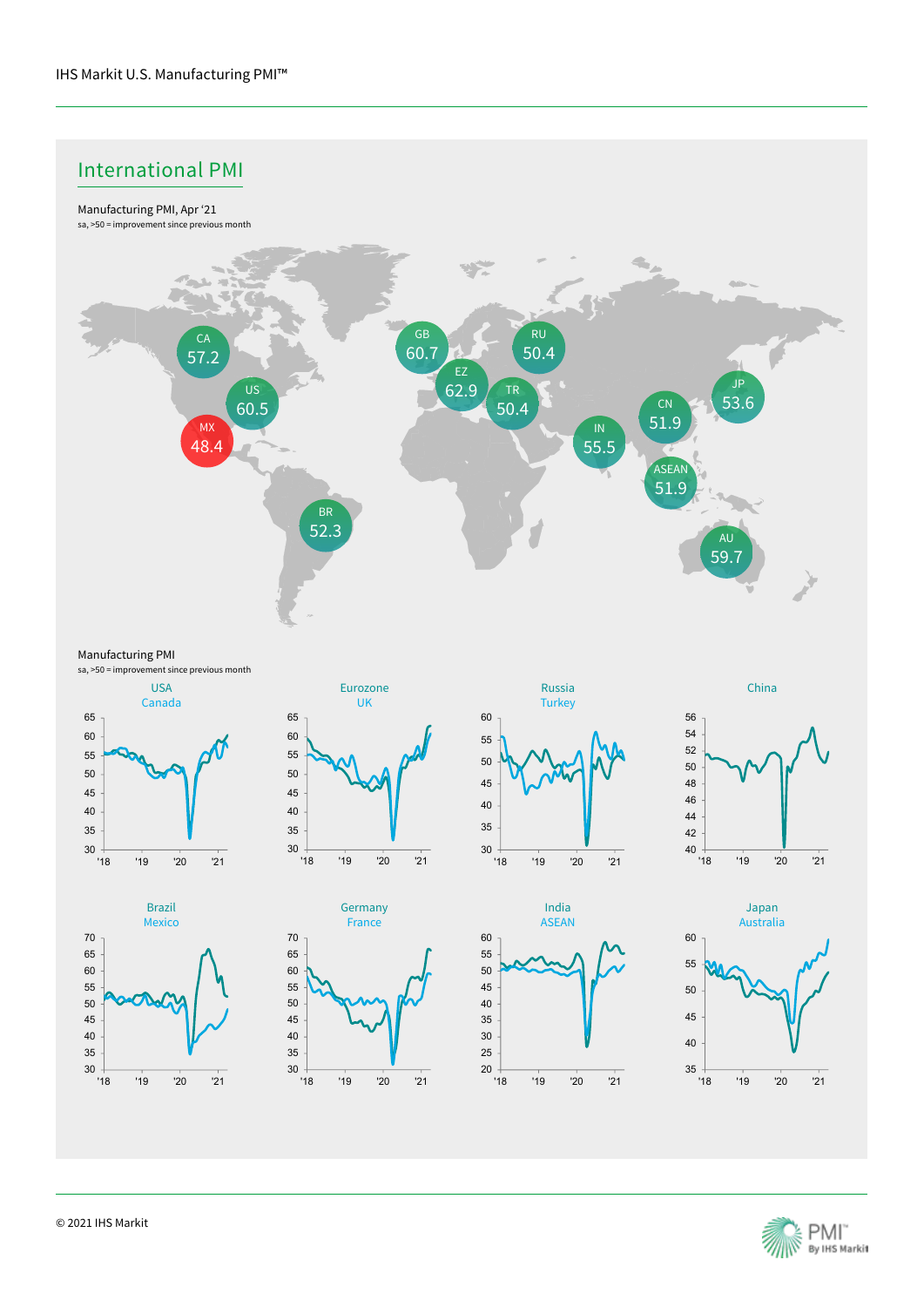Survey panel size

manufacturers 800

% 'Higher' + (% 'No change')/2 + (% 'Lower') x 0 Index calculation

# Survey methodology

The IHS Markit U.S. Manufacturing PMI™ is compiled by IHS Markit from responses to questionnaires sent to purchasing managers in a panel of around 800 manufacturers. The panel is stratified by detailed sector and company workforce size, based on contributions to GDP.

Survey responses are collected in the second half of each month and indicate the direction of change compared to the previous month. A diffusion index is calculated for each survey variable. The index is the sum of the percentage of 'higher' responses and half the percentage of 'unchanged' responses. The indices vary between 0 and 100, with a reading above 50 indicating an overall increase compared to the previous month, and below 50 an overall decrease. The indices are then seasonally adjusted.

The headline figure is the Purchasing Managers' Index™ (PMI). The PMI is a weighted average of the following five indices: New Orders (30%), Output (25%), Employment (20%), Suppliers' Delivery Times (15%) and Stocks of Purchases (10%). For the PMI calculation the Suppliers' Delivery Times Index is inverted so that it moves in a comparable direction to the other indices.

Underlying survey data are not revised after publication, but seasonal adjustment factors may be revised from time to time as appropriate which will affect the seasonally adjusted data series.

For further information on the PMI survey methodology, please contact economics@ihsmarkit.com.

### Survey dates and history

May 2021 data were collected 12-24 May 2021.

Data collection began in April 2004 from a survey panel of electronics manufacturers. In May 2007, the panel was expanded to cover manufacturers of metal products. In October 2009, the panel was expanded further to cover all manufacturing activity. Data from May 2007 to September 2009 are compiled from responses from manufacturers of electronics and metal products, while data from October 2009 are compiled from responses from all areas of manufacturing.



#### PMI component weights



New Orders **Output** Employment Suppliers' Delivery Times Stocks of Purchases

#### Sector coverage

Manufacturing PMI data include responses from companies operating in the entire manufacturing sector, including the following ISIC Rev.4 codes:

- C10 Food Products
- C11 Beverages
- C12 Tobacco Products
- C13 Textiles
- C14 Wearing Apparel
- C15 Leather and Related Products

C16 - Wood and of Products of Wood and Cork, Except Furniture; Articles of Straw and Plaiting **Materials** 

- C17 Paper and Paper Products
- C18 Printing and Reproduction of Recorded Media
- C19 Coke and Refined Petroleum
- Products C20 - Chemicals and Chemical
- Products

C21 - Basic Pharmaceutical Products and Pharmaceutical Preparations

- C22 Rubber and Plastic Products C23 - Other Non-Metallic Mineral Products
- C24 Basic Metals
- C25 Fabricated Metal Products,
- Except Machinery and Equipment C26 - Computer, Electronic and
- Optical Products
- C27 Electrical Equipment
- C28 Machinery and Equipment N.E.C.
- C29 Motor Vehicles, Trailers and Semi-Trailers
- C30 Other Transport Equipment
- C31 Furniture
- C32 Other Manufacturing
- C33 Repair and Installation of Machinery and Equipment